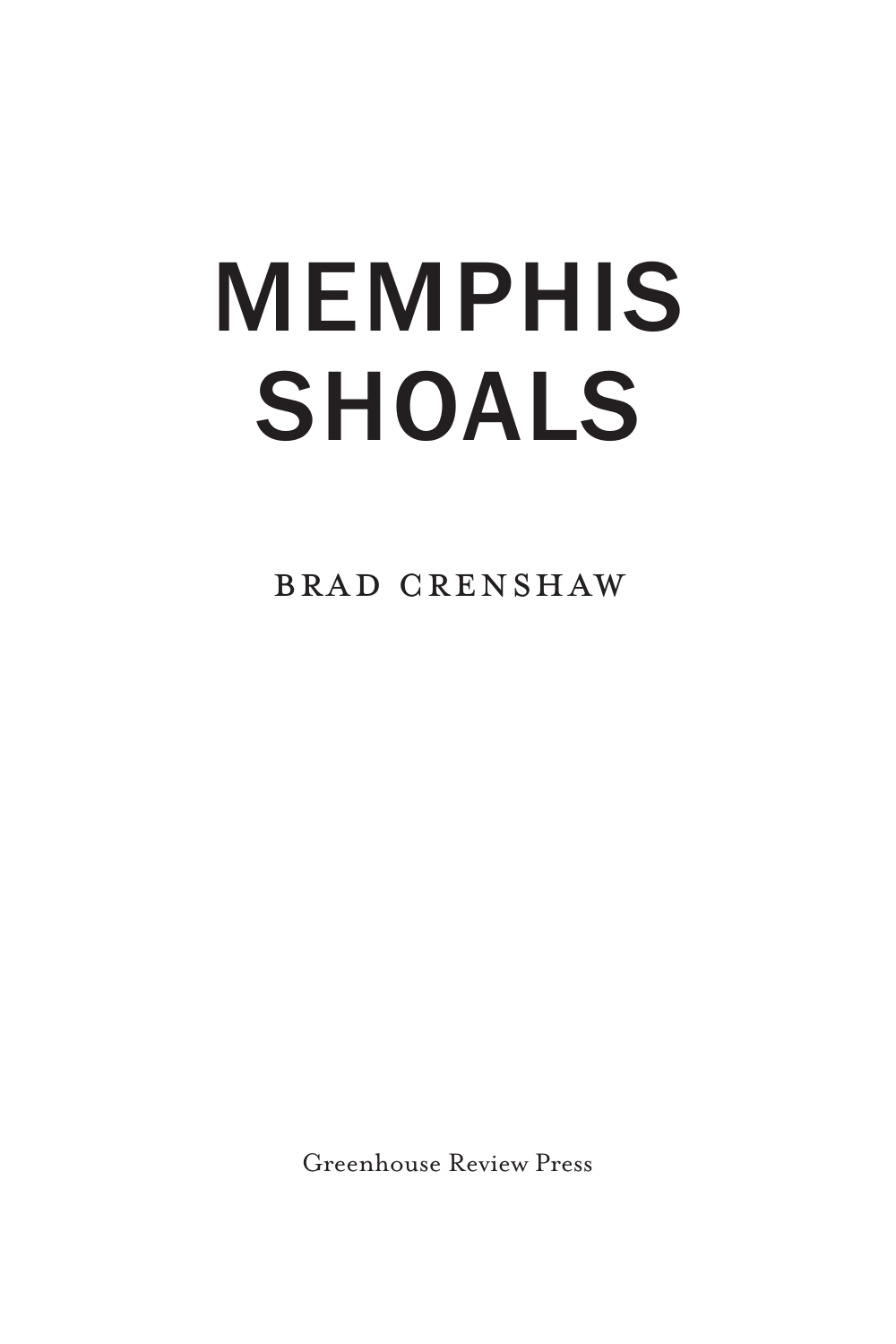## ARGUMENT

previously, Alfred Ison was found dead and dismembered under painful circumstances. The events of his burial at the Memorial Park Funeral Home and Cemetery in Memphis, Tennessee, have been described in *Genealogies* by Bartlett Smith, one of the family members attending services. After the burial, the mourners returned to the home of Alfred's grandparents, John and Sarah Elam, for the last meal together of the reunited clan.

During the course of that evening, Bartlett related the curious history of John and Sarah, who are not of the modern world. Elam was born in 1499 in London; Sarah was born in 1503 to native tribes in Florida. Together, they traveled to Mexico to assassinate Cortés, and thereby change the course of history in the Americas. On their journey, they were lured into the sanctuary of ancient creatures winged like angels, fought against troops of militant spider-women, and at last, battled against the invading plague of measles decimating most of the New World. They failed to shoot Cortés, however.

Once returned to Florida, in 1521, they were accidentally rendered immortal, and spent the next 359 years pursuing what came to be known as genetic research, selling their advanced secrets to Gregor Mendel, who profited by the knowledge, and who has become deservedly famous. John Elam and Sarah have lived henceforth in secret, more-or-less, out of the public eye.

Bartlett took off for California after Alfred's burial in late July, 1972, but returned to Raleigh, unexpectedly, ten years later in June, 1982, for reasons he is about to explain to his two cousins, Ricky and Brian Haden, over dinner and drinks at Miss Polly's Soul City Cafe on Beale Street, Memphis. Today is July 22, 1982.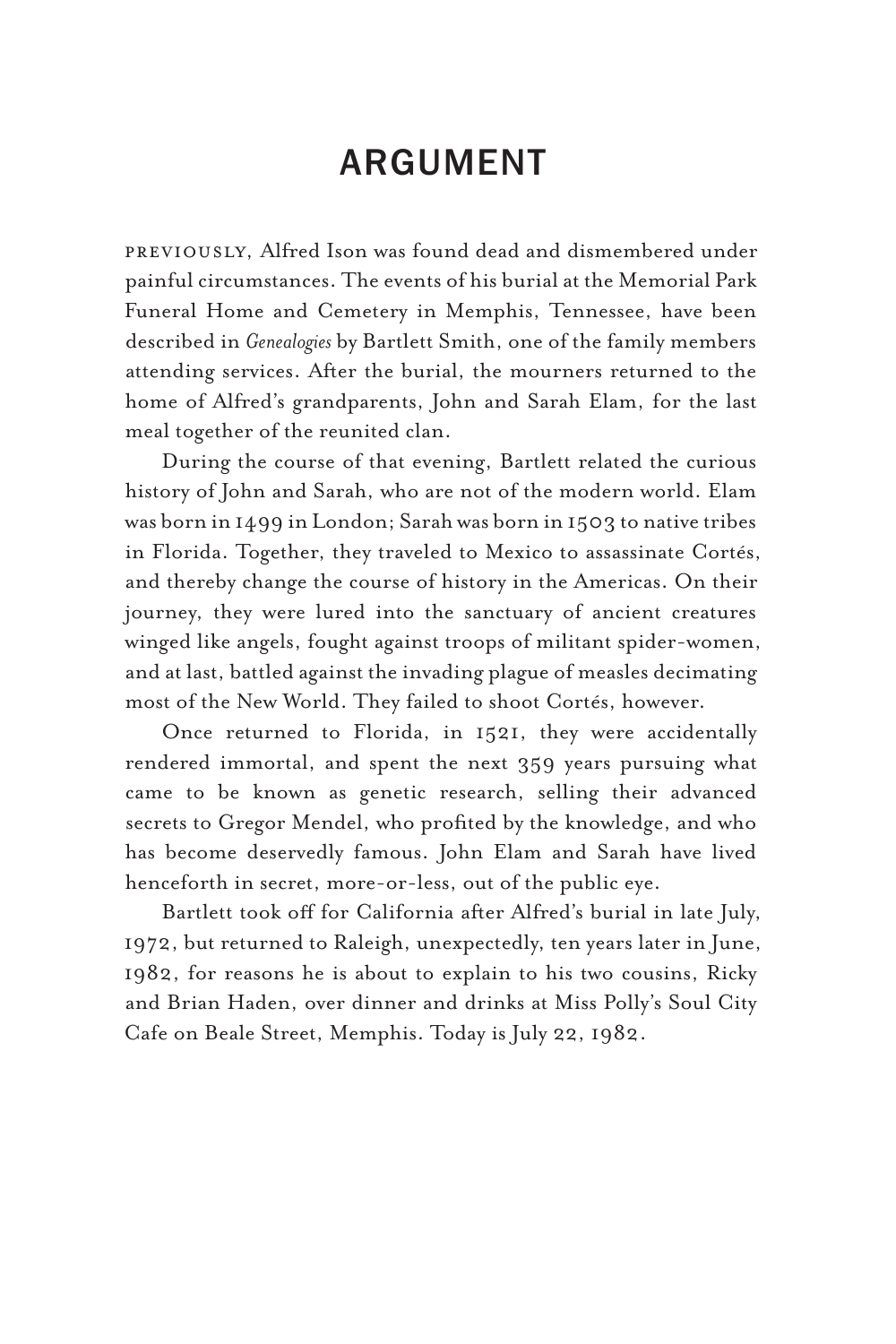YEARS AGO you might have thought, as I did once, faring among the farthest crowds of islands, unbearably green, in Polynesia, ringed with stone gods,

that I had dodged ancestral prophesies, and finally was shut of ghosts, momentous gossip and the family doom, never to repair again to Raleigh. I mean, I absolutely thought I'd cleared my mind. For years I slept beside the blue-eyed ocean, courting every hour pouring over in the surf among the agile muses on their boards by day, and on the beach by night, by fires beneath a wash of stars handsome in the high air.

So yeah, once you might imagine I had lunged safely off from my accomplishments and ends. My latest lovely failure at the time had thrown me out, amicably, and we had buried Alfred, after all, in consecrated ground. Also, everyone within a year was silent once again, blessedly. Elam reined back his offended blasts, I made apologies for my mistakes with Sarah,

## and eloped

exactly over burned bridges to escape the facts and sad truths passing for a way of life I thought was mine. There wouldn't be for me any running Southern judgment, as in the Bible, so I'm grateful for my enemies. I made

Bartlett relates his adventures to his favorite cousins, Ricky and Brian Haden, who are his best friends in the family, though they may often fail each other as brothers.

The ancient Greeks believed the nine muses all were female, which suited Bartlett—for whom inspiration is erotic at its core, hence uncontrollable, intrusive, inconvenient, uncomfortable, and often tricky.

The consecrated part had been at risk.

In a sad, misguided variant of Sophoclean tragedy, Bartlett had taken an adopted son's liberty with his adoptive mother, which was not rewarded.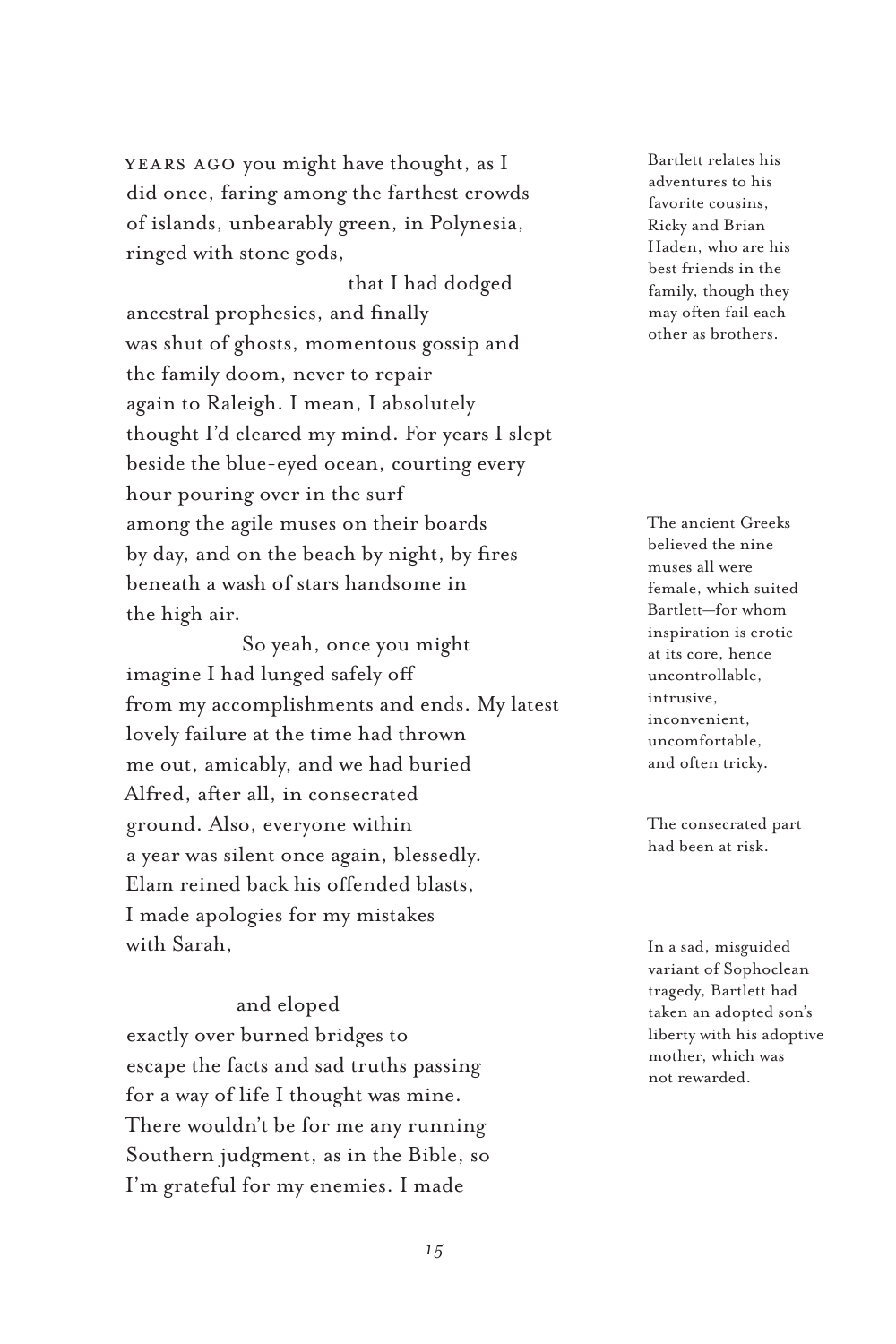In this he's being dialectical, like Nietzsche, out of Hegel—and not really honest with himself or, therefore, with you.

1982 is at the beginning of the AIDS epidemic in the United States.

This beautiful phenomenon can still be witnessed on L.A. beaches, and in Santa Monica, Malibu, sometimes Corona del Mar. By contrast, never in Long Beach.

The homeless are close at hand, though sometimes hard to see when you don't want to look. We might bet they are the source of fear that informs our present cultural fascination with zombies.

*Proverbs,* 17:22. Bartlett hasn't forgotten his Bible.

On Muscle Beach on the south side of the Santa Monica Pier.

To precess is to change according to precession, which is itself to alter the rotational axis of a spinning body.

my way to California, with its brimming coasts, its pools of disenchantment and regret,

and those extravagant beliefs in earthly reinvention, promises of safe sex, not to mention transmigrating joys, as witnessed on the glistening beaches blanketed by actresses and beauties browning in the sun of their ambition. Pelicans offshore would swoop for food on bent, pirate wings, while in the baseless air, gulls dropped like raucous angels tossed from grace. It takes me back, as if I never lived in sight of tricks, or missing persons rolled inside of plastic sacks. I was roused, and rough in my instruction, dazzled in the blue winds always in the way, rendering the faraway schooners blue at sea. They moved me like an errand in an unknown land, like promises, like rules I'd better try. So far, so good. Near at hand, drag queens were holding court in force against the less-gorgeous mortals put on earth obscurely, whose broken spirits dried their bones. White men slept on graphic towels, and burned. Meanwhile, movie extras practiced unexpected love, and off around those fucking palm trees, quarterbacks kept making plays all day, and scored. Everyone auditioned as adults. On mats, amid the pandemonium, were golden body builders lifting their eternal weights, and taking steroids sold by lab assistants winging frisbees onto precessed lyric vectors.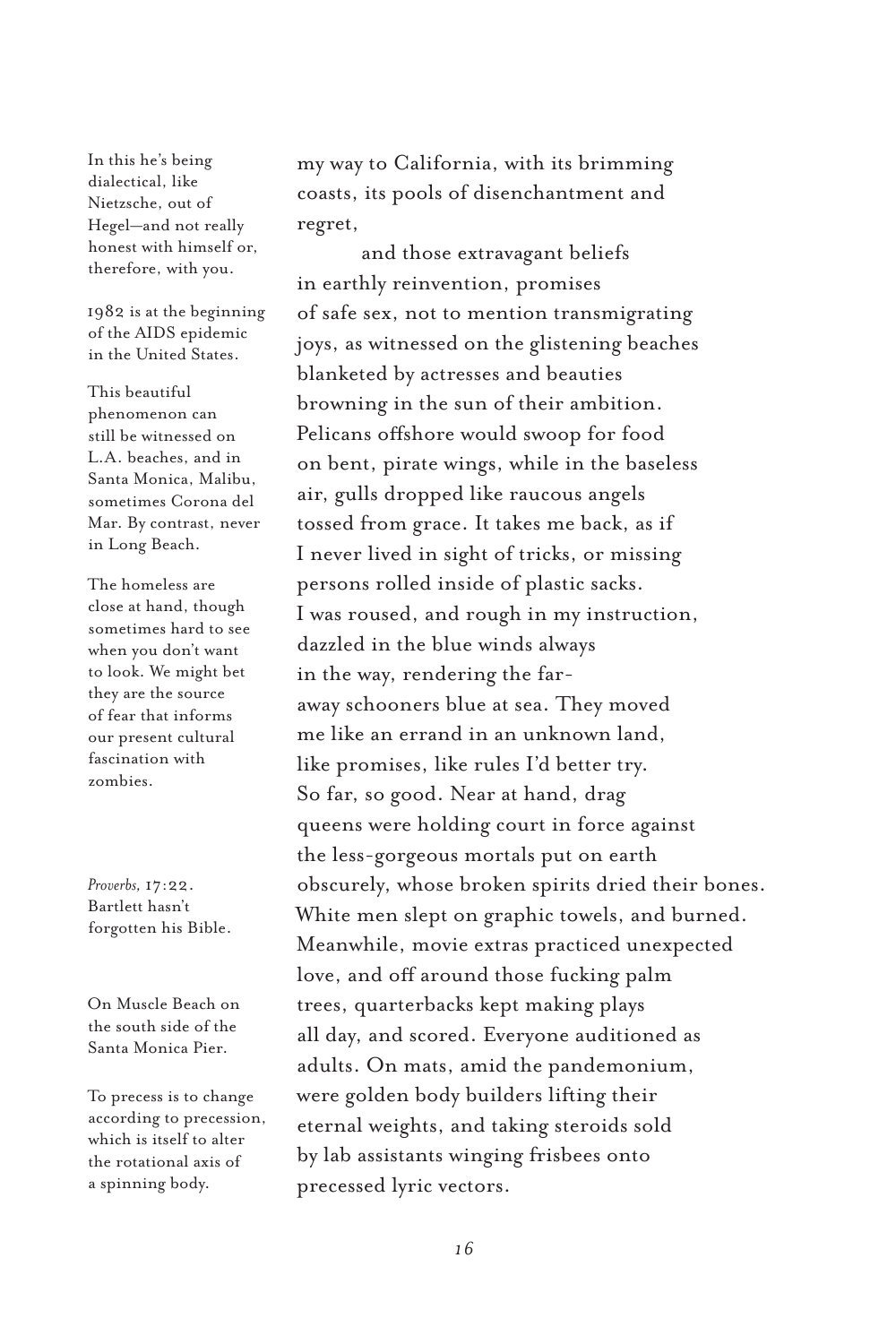And well, yes, since you asked, I was carried off by whole cloth, and left not a rack behind of Baptist trash, but worked on boats holding melons, and manned the harbor tender when I could, escorting visitors to shore for tips. One time, late, with weather coming in, I ferried to a ship the size of dreams a shimmery, drunken star bestrewn with jewels and ropes of pearls, but minus shoes

—of whom was born, of course, a famous trail of love, not unusual, and who would later drown unfairly, I should add, in another season, near a Channel Island—

years, however, after I politely heaved her lithesome body into bed inside her reeling cabin, feeling generous and grandiose, as if I had new teeth. Whereupon I lurched precipitously, pitched backwards, and was thrown away entirely as the schooner slued round, hugely, as I heard it, in the mounting wind. I hurtled like a lost comet, crashing on a davit, while a deckhand madly slipped the anchor, and we plunged away like horses into foam and swell, with me in tow.

What may not be wonderful about abstraction? what is this world? to be plucked from one dimension, and deposited with bruises innocently in some midget cosmos run by half-deities,

This was crazy, to go out in high weather. Bartlett was merely a deckhand on the tender, and so the decision was not his to risk the boat, and all on board.

She drowned in 1981 near the coast of Santa Catalina. One conspiracy theory argued she was silenced by the CIA before she could reveal all she knew about the assassination of JFK. Another theory suggested that her husband pushed her over board. Also, sadly, she was intoxicated.

To slip an anchor means to release the anchor and its chain from the windlass, thereby abandoning both to the seabed. This is a costly maneuver because you have lost both your equipment, and your capacity to anchor next time you want to.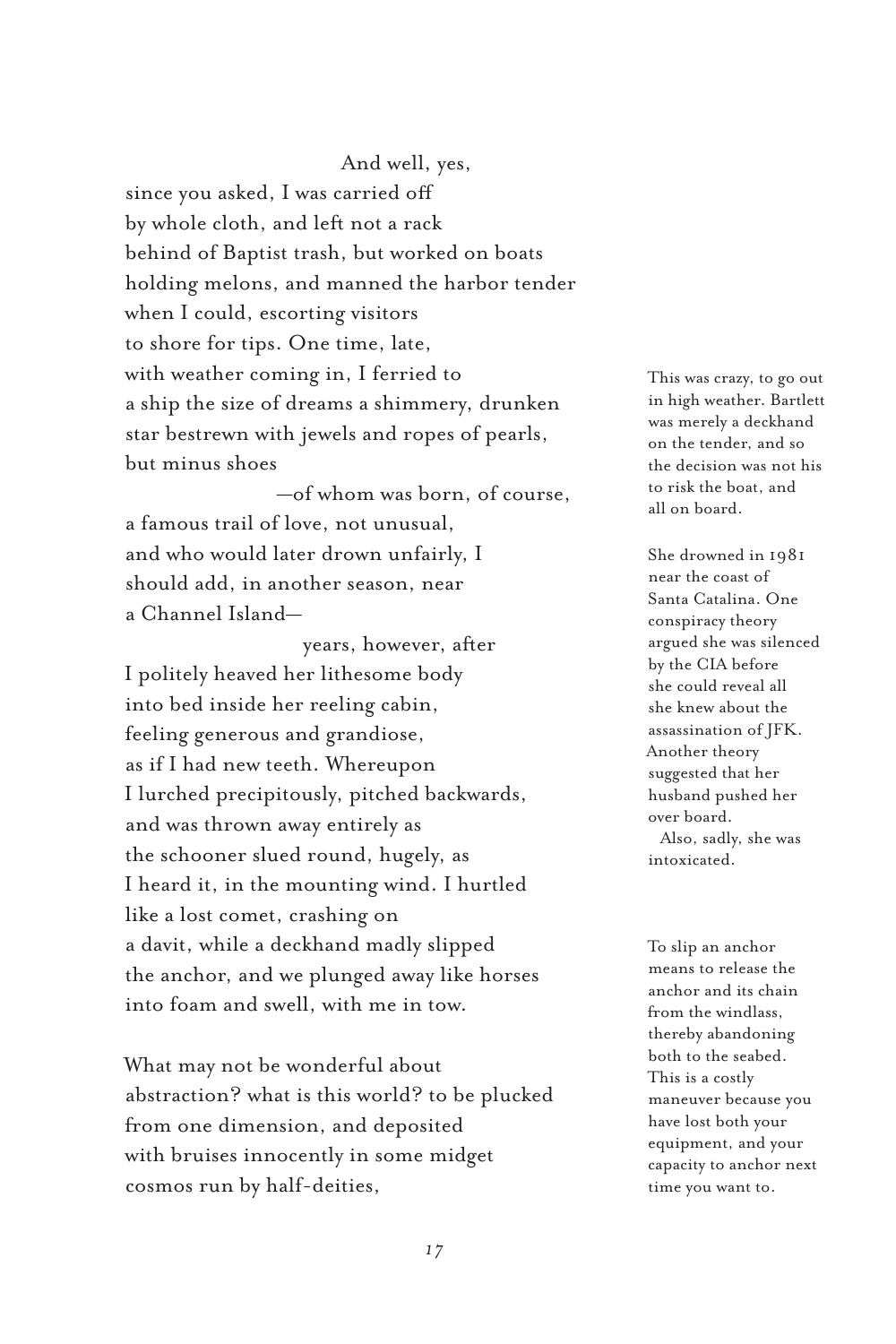As an aging king of England, Lear once enjoyed a related spectacle, whose thoughts were similarly affected. He had a pagan attitude, and welcomed the obliterating chance for vengeance.

Ocelots are commonly nocturnal, so Naomi was up running about at dusk, and during the night. When scenting their territory, ocelots squirt urine backwards, with admirable water pressure.

Insofar as the schooner had just weathered a violent squall, no one on the boat was interested in provoking anyone or anything into another storm. Just be cool.

Bartlett was an inconvenience. He had only the clothes he was wearing when he fell on board, as the schooner left. He had no place to bunk, no defined task, and ate like a starved horse from the finite stores onboard. So Naomi represented his chance for redemption.

half of whom were sickened by the yaw and ocean roll engendered by Pacific squalls—which usually are marvelous when seen from land,

but in their ardent midst, I'm here to say, the morning blew its smokes on board, and thunder followed close on thoughtexecuting fire, the sum of which de-magnetized the common sense of Hollywood. Someone brought an ocelot they called Naomi, who escaped her cage, and once the winds decayed a bit, the weather settled, she would climb the masts, and slink along the yard arms stalking sea birds as they roosted. Lavishly, she pissed backwards in the rigging, which appalled the yardmen when they reefed sails that simply reeked of pheromones designed to carry miles inside a jungle, and arouse erotic promise, for a price. A tactic old as war, if truth be told about it. If truth pertains at all. Honestly, you wouldn't either want to risk inflaming the illiterate ocean gods, a volatile lot by history, nor rub the nether spirits up to rock your bones with animal abandon, in your wooden shelter, bobbing on the insubstantial elements.

And since, to some minds, by closely defined reasoning, I was a stowaway, and hoping to have all charges dropped, I peaceably agreed to clamber to the topsails, trailing strings of bloody sausages, and lumps of steak,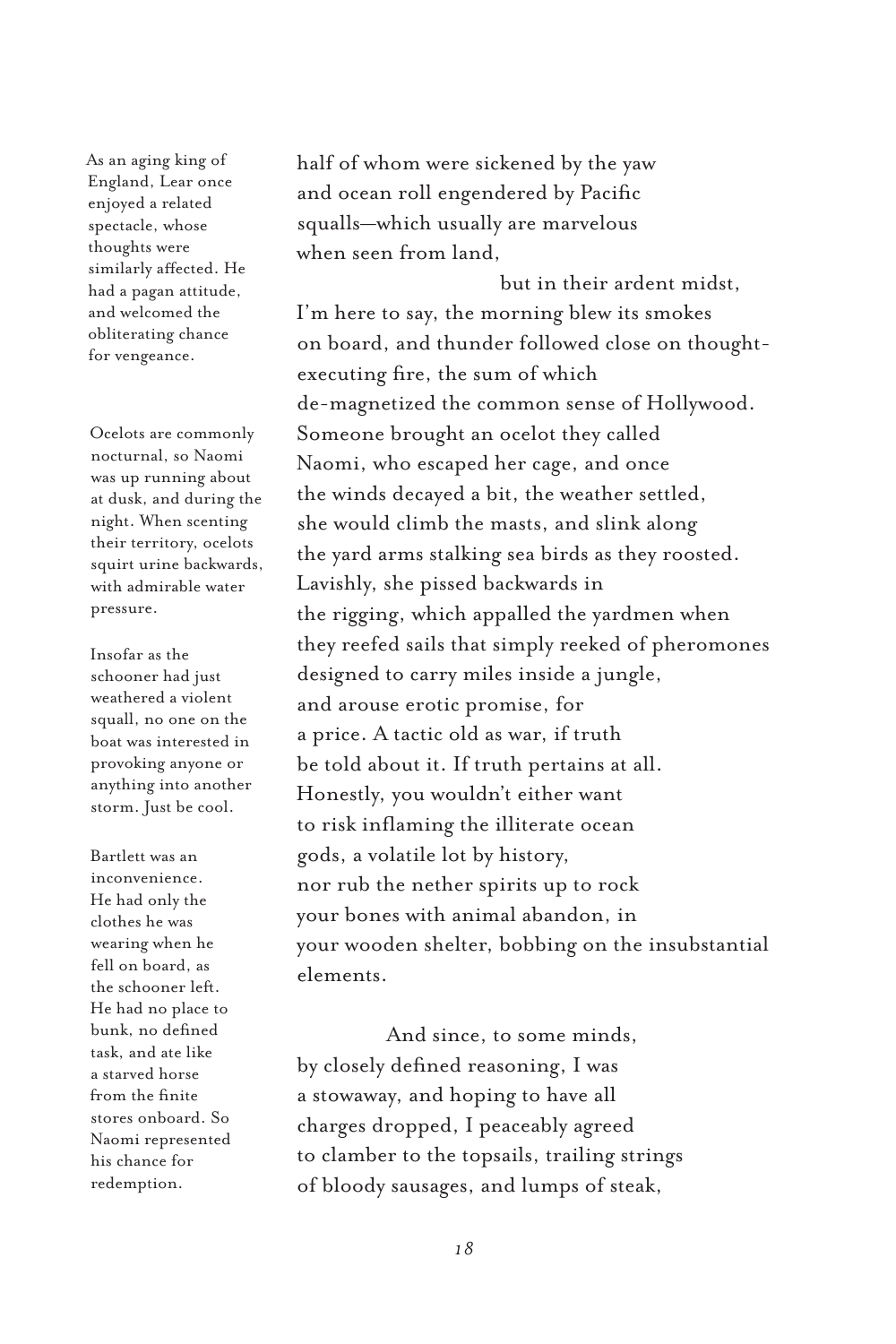with which to tempt Naomi to her cage. On balance, little could be easier. Conceding how I cut my teeth on Elam's garden creatures—for instance, his invisible snakes coiling in the basement, the winged fish or something, plus the family wolves, which were often vicious—, well, I wasn't discommoded by an ocelot. Aloft together, we were clearly without secrets when Naomi leapt symmetrically to the crosstrees, with her jungle eyes lighting up the red meat I extended. I made her reach across me, and adeptly show her teeth to draw the ligament of raw beef away. And so it was I fed her appetites. She slipped into my lap, her demon body purring like a tractor, and licked the wisps of blood between my fingers. I took her collar off, which let her swallow,

and from the main top watched the chief navigational stars we followed spark around me in the changeling darkness, vast and starlit. Once I started getting cold, I led Naomi down below for water where I peed into her litter box to dominate her thoughts, should cats have thoughts, such as they are. At heart, we both were built from parts of blocks of sapience and feeling, so it was alright. Naomi played like Rilke's phantom in her cell, where I fed her by hand, by the way, daily—

and to the point, we neither one were disinvited from the schooner once we sighted islands The invisible snakes were especially a problem, and in the end all they could do was go down with the sort of fire extinguishers that use dry ice, and spray liberally around them to freeze everything alive. Then Elam stomped around to break the frozen snakes like glass figurines. The pieces were swept up with brooms, and dumped into the compost. Even so, an unknown number escaped into the wild to interbreed with native species, and for years afterward, the region was haunted by translucent pythons that ate the stray dogs, and an occasional sheep.

I don't know where he gets this stuff: Rilke wrote about a panther, not an ocelot.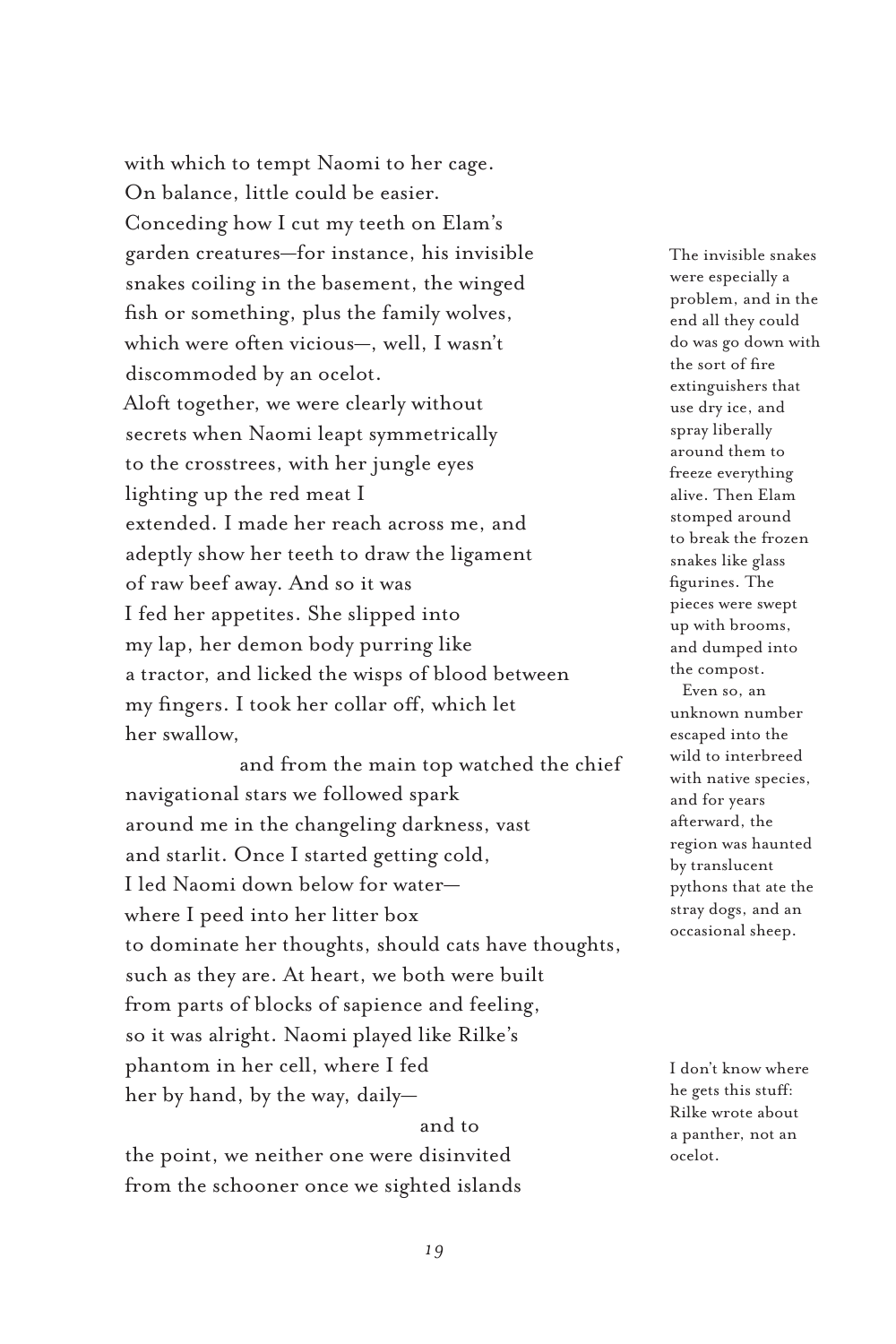The *Islas Marietas* are a collection of small islands outside of Puerto Vallarta, and are renowned for their beaches, and the snorkeling. They also are home for the blue-footed booby, made famous by James Tate—though he imagined them on the Galapagos Islands, where they also nest. They're birds: they get around.

The cook was Don Otto, a kind man and mentor, though he had nothing to say about chickens. He said *chicas,* which Bartlett has misunderstood, given his insecure Spanish.

His Spanish was improving.

Black pearls were a natural industry in some of the remote lagoons of the Cook Islands, where the black-lipped oyster was native.

off the blessed coast of Mexico: *Islas Marietas,* each about the size of any whale that breached around us. Pods of dolphin following, we ghosted to the gateway port. A motor launch collected our celebrities, and sped away to parties, and exotic matters prearranged by fame—which left the rest of us to shave, and draw our wages. The bosun promised he was going straight, and disappeared. I was given to the cook, who took me off to market to replenish stores of ostrich meat, more beef, vanilla pods and chocolate, tons of onions, abalone in the shell—and who relentlessly was preaching. There were rules against stealing chickens, I remember. He was strung out on a man, and left me with the avocados, and my awful Spanish, while he looked him up, returning with a brilliant dancer, whom he introduced with loud, resounding empathy, as usual with him. They wandered way beyond their destiny, while I foresaw our market purchases on board, and stowed within our many-benched vessel—

though it was another year, another boat, and in another port before I understood the rules regarding chickens. By then I'd beached in Polynesia: let's see, Cook Islands after pearls, and Samoa twice, where I sacrificed at shrines to the sea-goblins. I weathered older furies in New Zealand in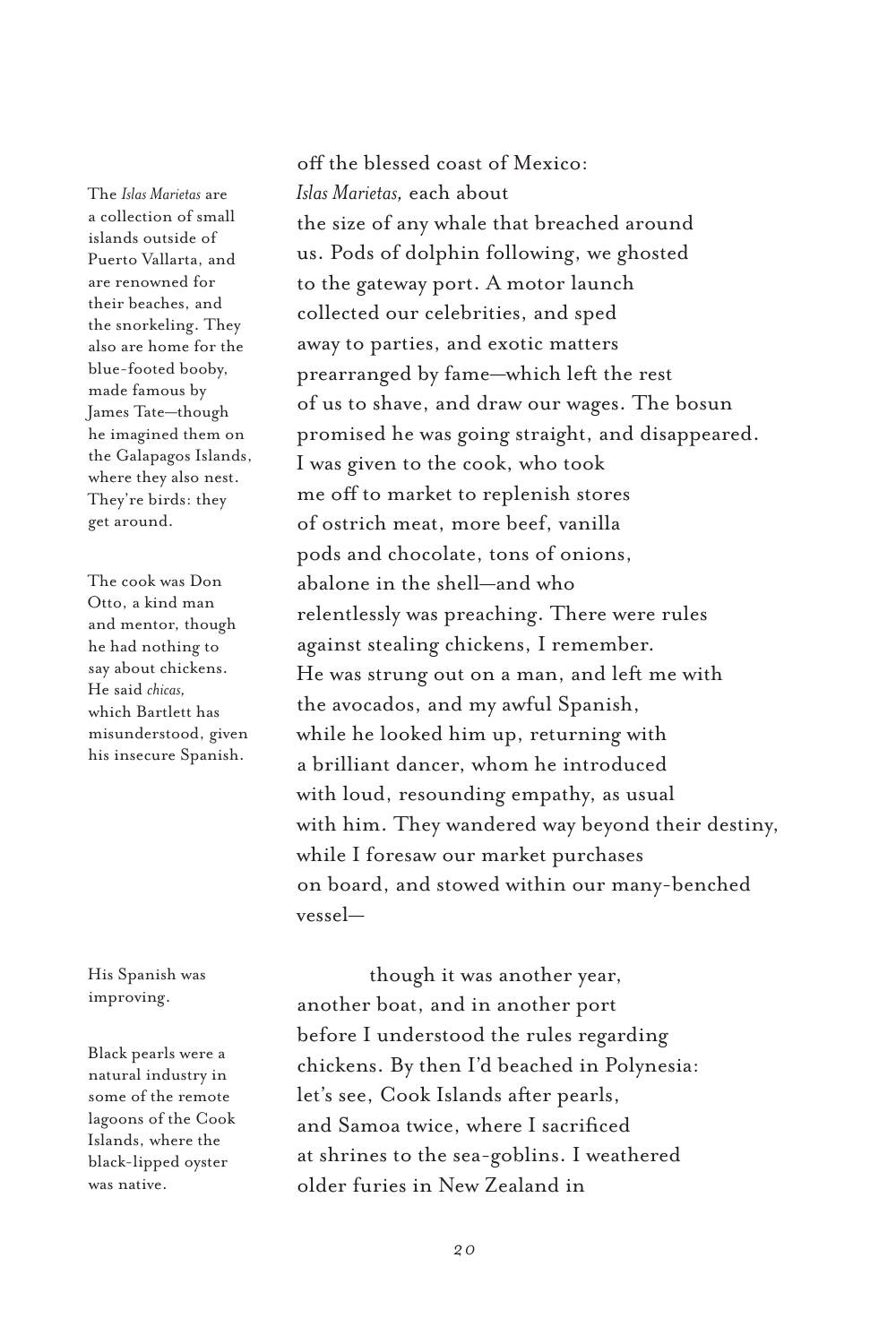the winter rains, representing to my mind a truly vengeful beauty. White sharks struck at table scraps and butcher's offal I tossed over for the spectacle. Big-winged birds suspended in the wind in my line of sight for miles. Otherwise the latitudes were lonely bright, for sure, as every source of light would scatter oceanic glitter, but we were on our own. Below us rolled a rogue wave now and then, exposing unexpected wrecks, and drowned roots of islands. From her golden throne, the moon-faced goddess watched for small mistakes.

Those who know about my seamanship have said I'm upward man, and downward fish, but I was unresigned. Most cooks aren't lost at sea, maybe one in ten some years, out in haunted waters. Nonetheless, in Mexico again, on land, when I was struck down by treachery and shark ceviche, and shaken empty,

I was light-footed for a month, pyretic, purged as angels about which I can fill you in on details later dealing with denatured worms. I took my leave from galley work, and lived on broth, no smoked penguin, nothing made of squid, no scallops, nor dishes out of urchins, seaweed, sea bass, tentacles, nothing to affront digestion. All said, I was a model vegetarian, purified within, and thought I'd try a therapeutic gesture with the mutant

Bartlett surprised himself with an unexpected taste for Samoan foods, heavy on taro root, breadfruit, yams and bananas. Also turtle, but he pretty much skipped that one: the meat was too purple.

Measuring the height of a wave is uncertain as there is no stable referent. The largest wave ever surfed was proposed to be 100 feet high. The waves to which Bartlett refers are higher yet.

Milton said the same thing about John Elam.

Ceviche is a traditional Latin and South American dish made with chunks of raw fish marinated in lemon or lime juice. There are many variants. The pathogens in raw fish, however, include microbial hazards, and larger parasitic creatures.

Bartlett's love of vegetable soups began at this time.